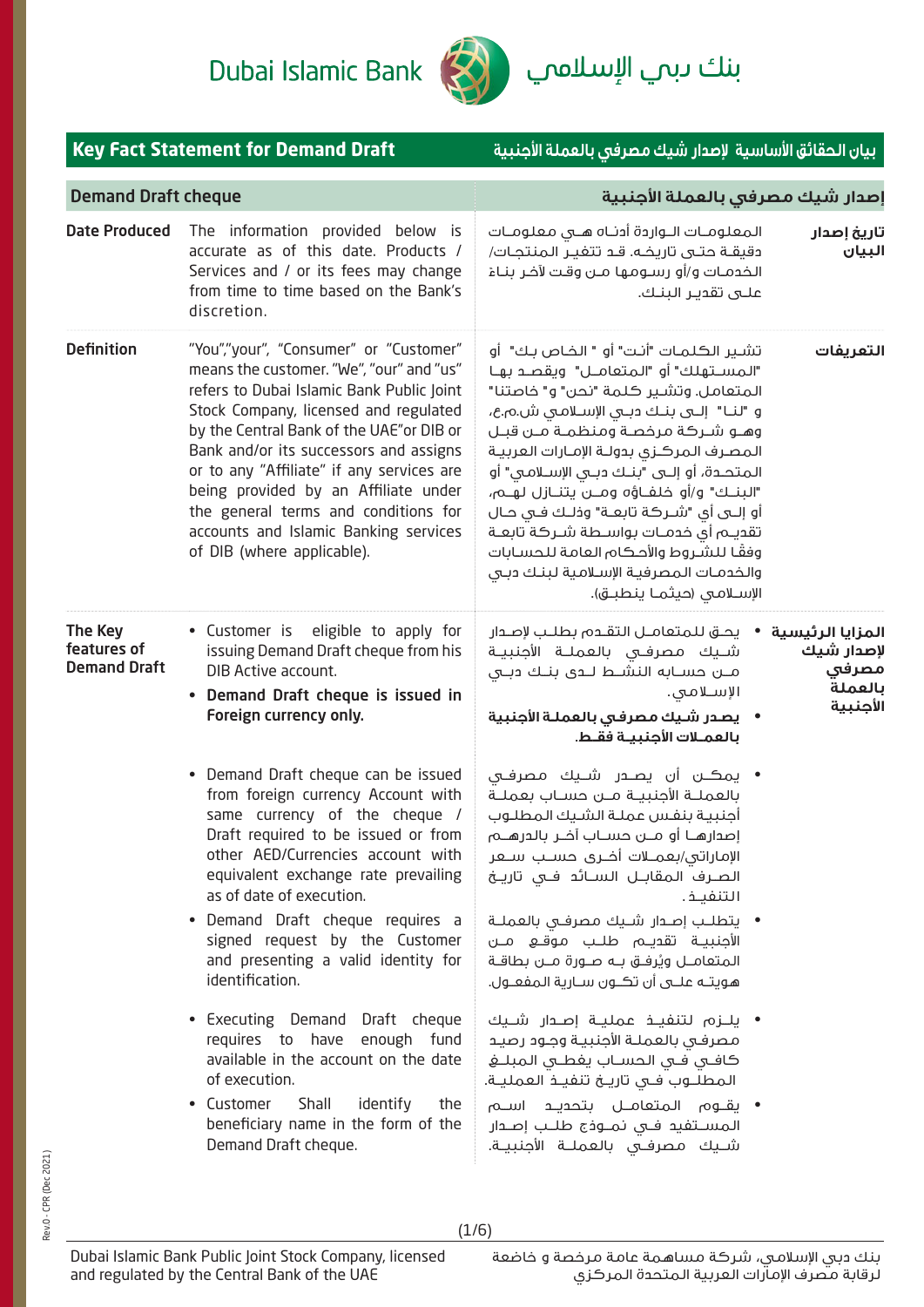

- تمتــد صلاحيــة الشــيكات المصرفيــة بالعملــة الأجنبيــة لمــدة 6 أشــهر مــن تاريــخ الإصــدار.
	- ُســلم الشــيكات المصرفيــة بعملــة ت أجنبيـة إلـى المتعامـل فـي نفـس وقـت الطلــب مقابــل التوقيــع علــى نمــوذج إقــرار مــن جانــب المتعامــل.
	- يمكــن للمتعامــل تقديــم طلــب لإلغــاء إصـدار شـيك مصرفـي بالعملـة الأجنبيـة غيــر المطالــب بــه فــي أي وقــت عــن طريــق تقديــم إثبــات ســاري الصلاحيــة لهويتــه وأصــل الشــيكات المصدقــة/ البــلاغ المقــدم إلــى الشــرطة.
	- يجـوز طلـب إصـدار شـيك مصرفـي بالعملة الأجنبيــة مــن خــلال الفــروع التاليــة فقــط:

الفرع الرئيسي بأبو ظبي

فرع رأس

الخيمة

فرع عجمان |<br>.. ، ،

الفرع الرئيسي بدبي

**اسعار**

فرع الفجيرة

الفرع الرئيسي بالعين

الفرع الرئيسي بالشارقة

فرع

21 درهم

| bernand brant cheques are valid for o |
|---------------------------------------|
| months from the issuing date.         |
|                                       |
|                                       |

• Demand Draft cheques are valid for 6

- Demand Draft cheque is handed over to the Customer on same time of the request against signed acknowledgement from the Customer.
- The Customer can apply and request for cancelation of unclaimed Demand Draft cheque at any time by providing his/her valid identity Identification and the original Demand Draft / Police report.
- Demand Draft cheque is available on the following branches only.

| Dubai Main<br>branch      | Abu Dhabi<br>Main branch   Branch  | Al Ain Main                |
|---------------------------|------------------------------------|----------------------------|
| Fujairah<br><b>Branch</b> | RAS AL<br>Khamiah<br><b>Branch</b> | Sharjah<br>Main branch     |
| Ajman Main<br>branch      | <b>Bur Dhabi</b><br><b>Branch</b>  | Khorfakan<br><b>Branch</b> |

pricing For providing this service, the following fee shall be charged:

| Demand Draft Issuance            | AED 52.5 |
|----------------------------------|----------|
| DD/MC collection<br>Cancellation | AFD 21   |

Warning • Customer must ensure the availability of the fund / charges at the time of issuing Demand Draft cheque.

- If Demand Draft cheque is not presented within 6 months from the issuing date, the cheque will be considered as stale date cheque and will require the Customer to revisit the Bank with original Demand Draft for cancelation and reissuance of a new cheque.
- Once the Customer received the original Demand Draft cheque and handed the cheque to the beneficiary, the beneficiary can withdraw the cheque through depositing the same in his/her account within 6 months from the issuing date

| خورفكان   | ترے بر دب |                                                                  |
|-----------|-----------|------------------------------------------------------------------|
|           |           | تحتســب الرســوم التاليــة نظيــر تقديــم<br>هـــذه الـخـدمـــة: |
| 52.5 درهم |           | إصدار شيك مصرفي<br>بالعملة الأجنبية                              |

|                                      | مصرفى بالعملة الأجنبية   إماراتى |  |           |
|--------------------------------------|----------------------------------|--|-----------|
| يلتزم المتعامـل بضمـان توفـر أمـوال/ | الرســـوم فـــى وقــت إصـــدار   |  | التحذيرات |
|                                      | مصرفـي بالعملــة الأحنيبــة.     |  |           |

إلغاء تحصيل شيك

- فــي حــال عــدم تقديــم الشــيك المصرفــي بالعملــة الأجنبيــة خــلال 6 أشــهر مــن تاريــخ إصــداره فعندئــذ يتــم اعتبــاره شــيك بتاريــخ قديــم وســوف يكـون علـى المتعامـل زيـارة البنـك مرة أخــرى ومعــه أصــل الشــيك المصرفــي بالعملـة الأجنبيـة لإلغـاء الشـيك أو إصـدار آخــر جديــد.
- فــور اســتلام المتعامــل لأصــل الشــيك بالعملــة الأجنبيــة وتســليمه إلــى المســتفيد، فعندئــذ يكــون بمقــدور المســتفيد ســحب قيمــة الشــيك مــن خــلال إيداعــه فــي حســابه خــلال 6 أشــهر مــن تاريــخ إصــداره.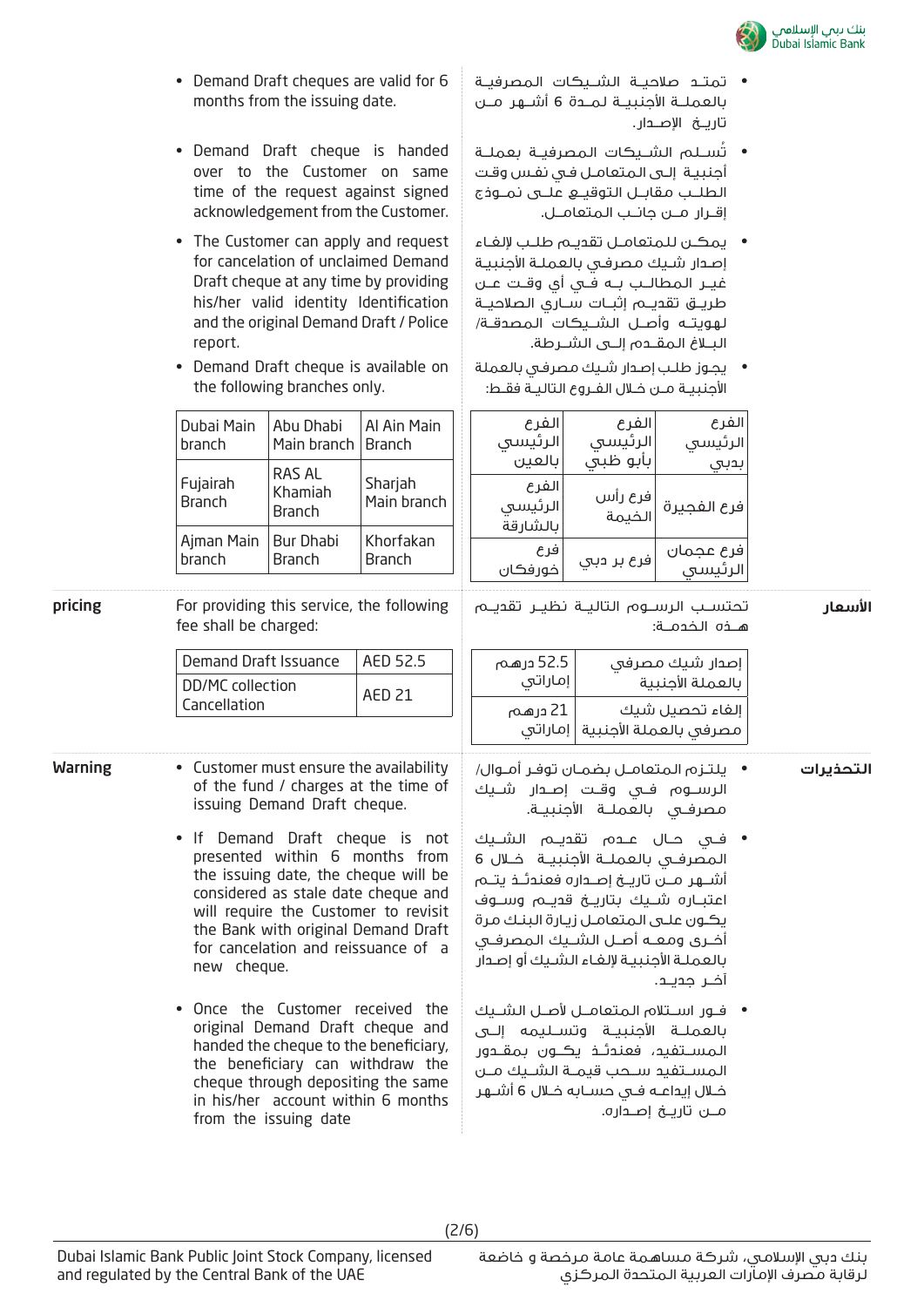

|                                           | • In case of issuing Demand Draft<br>from an AED account, the prevailing<br>exchange rate of the date shall apply,<br>therefore this product/service may<br>be affected by changes in foreign<br>currency exchange rates. However,<br>the exchange rates once agreed upon<br>between the customer and the Bank<br>shall not be changed.                                                                                       | •  فــى حــال إصــدار   الشــيك الـمصرفــى<br>بالعملـة الأجنبيـة مــن حسـاب بالدرهــم<br>الإماراتي فسيتم تطبيق سعر الصرف<br>الســائد فــى ذلــك الـتاريــــــن، وبنـــاءُ علــــى<br>ذلـك فقــط يتأثــر هــذا الـمنتج/الخدمــة<br>بالتغييــر فــى أســعار صــرف العمـــلات<br>أســـعار الـصـــرف فيمـــا بيــــن الـمتعامـــل<br>والبنـك لـن تتغيـر تلـك الأسـعار.                         |                               |
|-------------------------------------------|-------------------------------------------------------------------------------------------------------------------------------------------------------------------------------------------------------------------------------------------------------------------------------------------------------------------------------------------------------------------------------------------------------------------------------|--------------------------------------------------------------------------------------------------------------------------------------------------------------------------------------------------------------------------------------------------------------------------------------------------------------------------------------------------------------------------------------------|-------------------------------|
| and obligations                           | <b>Customer rights •</b> The Customer has the right to request<br>Demand Draft from active account<br>• The Customer has<br>the right to<br>request for cancelation of Demand<br>Draft however the Bank has no Legal<br>Obligation/any Obligation<br>beyond<br>the control of the Bank due to this<br>cancelation.<br>• The Bank provides the service to the<br>Customers during the Bank business<br>working days and hours. | يحــــق للـمتعامـــل طلـــب إصــــدار شـــيك<br>مصرفى بالعملـة الأجنبيـة مـن حسـابه<br>النشط.<br>•     يحـــق للـمتعامــل أن يطلــب إلغـاء إصــدار<br>شـيك مصرفـى بالعملــة الأجنبيــة، مــع<br>ذلـك لـــن يتحمـــل البنــك أي التــزام<br>قانونــى/أى التــزاه لا يــد للـبنــك فيــه<br>بسبب هـذا الإلغـاء.<br>•     يقـده البنـك الخدمــة للمتعامــل أثنـاء<br>أيام وساعات عملل البنـك. | حقوق والتزامات  •<br>المتعامل |
| Cooling - off<br>period                   | <b>The</b><br>understands<br>customer<br>that<br>this transaction requires immediate<br>implementation and hence the customer<br>agrees to waive the Cooling-off option<br>for the transaction to occur.                                                                                                                                                                                                                      | يقــر الـمتعامـــل ويوافـــق علــــى ان هــــذه<br>المعاملـة تتطلـب التنفيـذ الفـورى و عليـه<br>يقـر المتعامـل و يوافـق علــى اعفـاء البنـك<br>مــن المطالبــة بخيــار فتــرة إنهــاء الشــراء.                                                                                                                                                                                            | فترة إنهاء<br>الشراء          |
| <b>Key Terms and</b><br><b>Conditions</b> | • The Customer understands and agrees<br>that both the terms and conditions<br>mentioned on this form and the<br>Terms and conditions at the banking<br>service agreement (available on the<br>banks website) shall be applicable on<br>this transaction.                                                                                                                                                                     | •    يُــدرك الـمـتعامـــل ويوافــق علـــى أن كـلاً<br>مـــن الشــــروط والأحـــكـام الــــواردة فـــى<br>هـــذا النمـــوذج والشـــروط والأحـــكـام<br>الـواردة فـى اتفاقيـة الـخدمـات الـمصرفية<br>المتاحــة علـــى الـمـوقـــع الإلـكـترونــى<br>للبنك) تنطبق علـى هـذه المعاملـة.                                                                                                       | الشروط<br>والأحكام<br>الرئيسة |
|                                           | The Bank shall reserve the right<br>to change and modify these terms<br>and conditions or the services and<br>products offered as required by the<br>law or bank policy. Such changes shall<br>be applied after 60 days of issuing a<br>written notification to the Customer.                                                                                                                                                 | • يحتفــظ البنــك بالـحــق فــى تغييــر<br>الخدمـات أو المنتجـات المقدمـة حسـب<br>مـا يقتضيـه القانـون أو سياسـة البنـك،<br>علـــى أن تطبـــق تلــك الـتفييــرات بعــد 60<br>يــوم مـــن صــدور إخطــار كـتابــى بذلــك                                                                                                                                                                    |                               |
|                                           | • The Customer hereby authorizes the<br>bank to debit his/her account for the<br>transfer amount and charges (as per<br>the banks schedule of charges) as<br>mentioned above.                                                                                                                                                                                                                                                 | • يفــوض المتعامــل البنــك بموجبــه<br>بالخصم مـن حسـابه لتحويـل المبلـغ<br>واحتسـاب الرسـوم (حسـب جـدول<br>الرســوم البنكيــة) حســب مــا ورد أعــلاه.                                                                                                                                                                                                                                   |                               |
|                                           | The Customer<br>understands and<br>$\bullet$<br>agrees that after the completion of<br>the transaction in the bank's system,<br>and any request for cancellation<br>thereafter will have a possible impact<br>of fluctuations in exchange rates.                                                                                                                                                                              | •     يعـى المتعامـل ويوافـق علـى أنـه وبعـد<br>إتمــام المعاملــة فــى نظــام البنــك<br>فإن أى طلــب للإلغــاء يقــدم لاحقــأ مــن<br>المحتمــل أن يتأثــر بتغيــرات ســعر<br>الصرف.                                                                                                                                                                                                     |                               |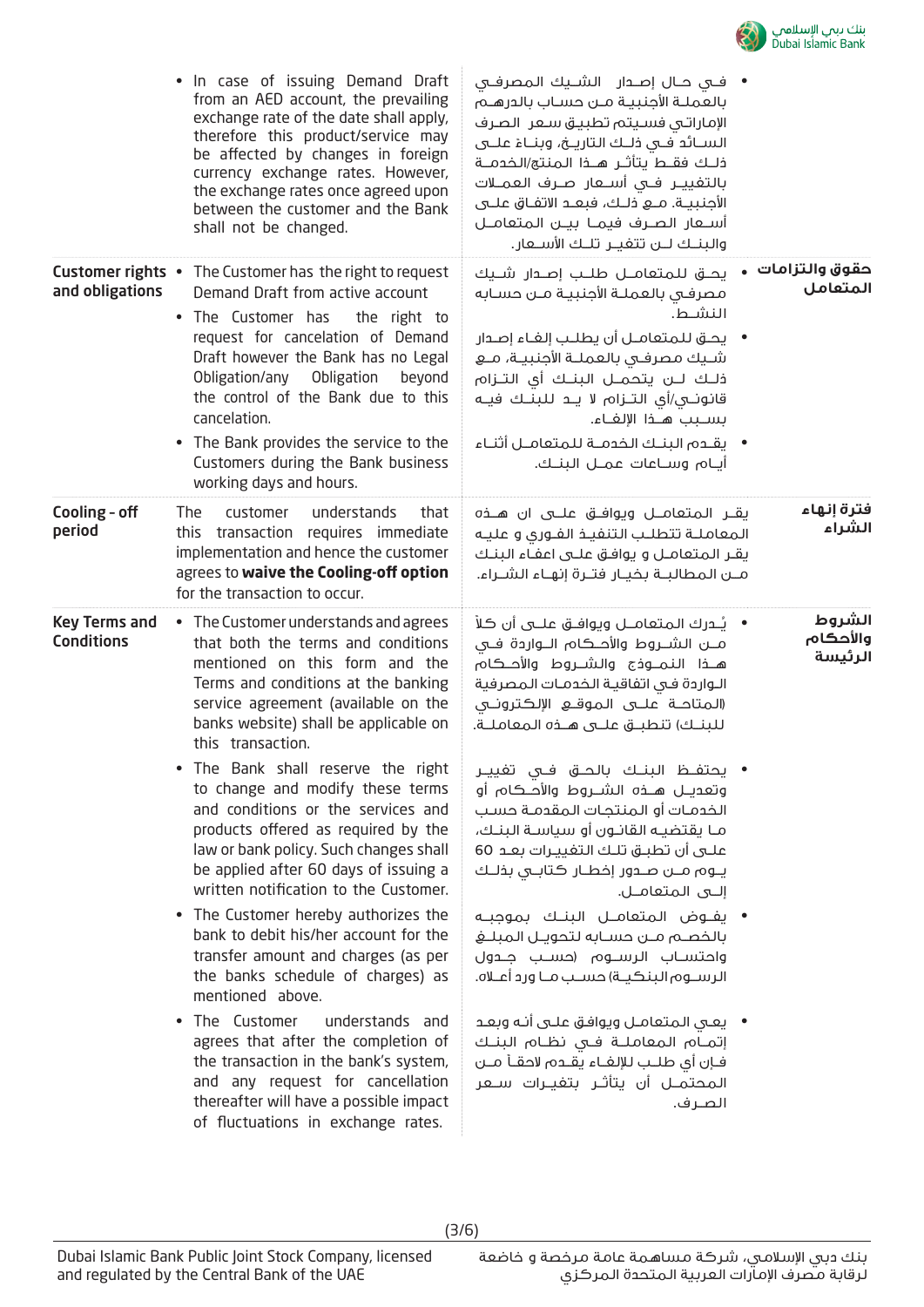

- The Customer understands and agrees that Demand Draft issued by DIB is valid for 6 months only from the date of issuance. If Demand Draft is not presented within the specified time, it will be considered as 'a stale date Cheque' and the Customer will be required to revisit the Bank with the physical instrument for the reissuance or unclaimed balance settlement. The Customer understands and agrees that DIB will levy the applicable fees for such reissuance.
- The Customer understands and agrees that in case of his/her accounts are insufficient for settlement; this request shall be considered as null and void.
- The Customer understands and agrees that DIB shall not be liable to him/her if DIB is unable to provide the service due to failure of any technical systems or for any other reasons beyond DIB's control.
- The Customer understands and agrees that DIB is not responsible for the financial losses due to the error or omission from the Customer side in providing incorrect or incomplete information.
- The Bank may refuse to execute any requests, instructions or services requested by the Customer if the Customer fails to comply with the necessary procedures as provided on this document; or if the information or data are incorrect or are in violation of the law applicable in the United Arab Emirates.
- The detailed terms and conditions are available on the Bank's website at the following link www.dib.ae/terms-andconditions.
- يعــي المتعامــل ويوافــق علــى أن صلاحيـة إصـدار شـيك مصرفـي بالعملـة الأجنبيـة الصـادر عـن بنـك دبـي الإسـلامي تمتــد لســتة (6) أشــهر فقــط مــن تاريــخ الإصــدار، وفــي حــال عــدم تقديمــه فــي الوقــت المحــدد فســوف يتــم اعتبــاره شــيك بتاريــخ قديــم وســوف يتعيــن علــى المتعامــل زيــارة البنــك مــرة أخــرى مصطحبــاً معــه المســتندات ذات الصلــة لإعــادة إصــدار الشــيك أو تســوية الرصيــد غيــر المطالــب بــه. كمــا يعــي المتعامــل ويوافــق علــى أن بنــك دبــي الإســلامي ســيفرض الرســوم المقــررة فــي حــالات إعــادة الإصــدار.
- يعــي المتعامــل ويوافــق علــى أنــه فــي حــال كان رصيــد حســابه لا يكفــي للتسوية/الســداد فســيعتبر هــذا الطلــب كأن لــم يكــن.
- يعــي المتعامــل ويوافــق علــى أن بنــك دبي الإسـلامي لن يتحمل أي مسـؤولية تجاهــه فــي حــال لــم يتمكــن البنــك مــن تقديــم الخدمــة بســبب عطــل فــي أيــة أنظمــة تقنيــة أو لأيــة أســباب أخــرى خارجــة عــن ســيطرة البنــك.
- يعــي المتعامــل ويوافــق علــى أن بنــك دبـي الإسـلامي لـن يتحمـل المسـئولية عــن الخســارة الماليــة الناتجــة عــن أي خطـأ أو سـهو مـن جانـب المتعامـل ينتج عــن تقديــم معلومــات غيــر صحيحــة أو غب كاملــة.
- يجـوز للبنـك رفـض تنفيـذ أي طلبـات أو تعليمـات أو خدمـات يطلبهـا المتعامـل وذلــك فــي حــال إخفــاق الأخيــر فــي الامتثـال للإجـراءات الضروريـة حسـب مـا تنــص عليــه هــذه الوثيقــة أو فــي حــال كانــت المعلومــات أو البيانــات غيــر صحيحــة أو مخالفــة للقانــون المعمــول بــه فــي دولــة الإمــارات العربيــة المتحــدة.
- الشــروط والأحــكام المفصلــة متاحــة علـى الموقـع الإلكترونـي للبنـك علـى الرابط التالي: www.dib.ae\terms-and-conditions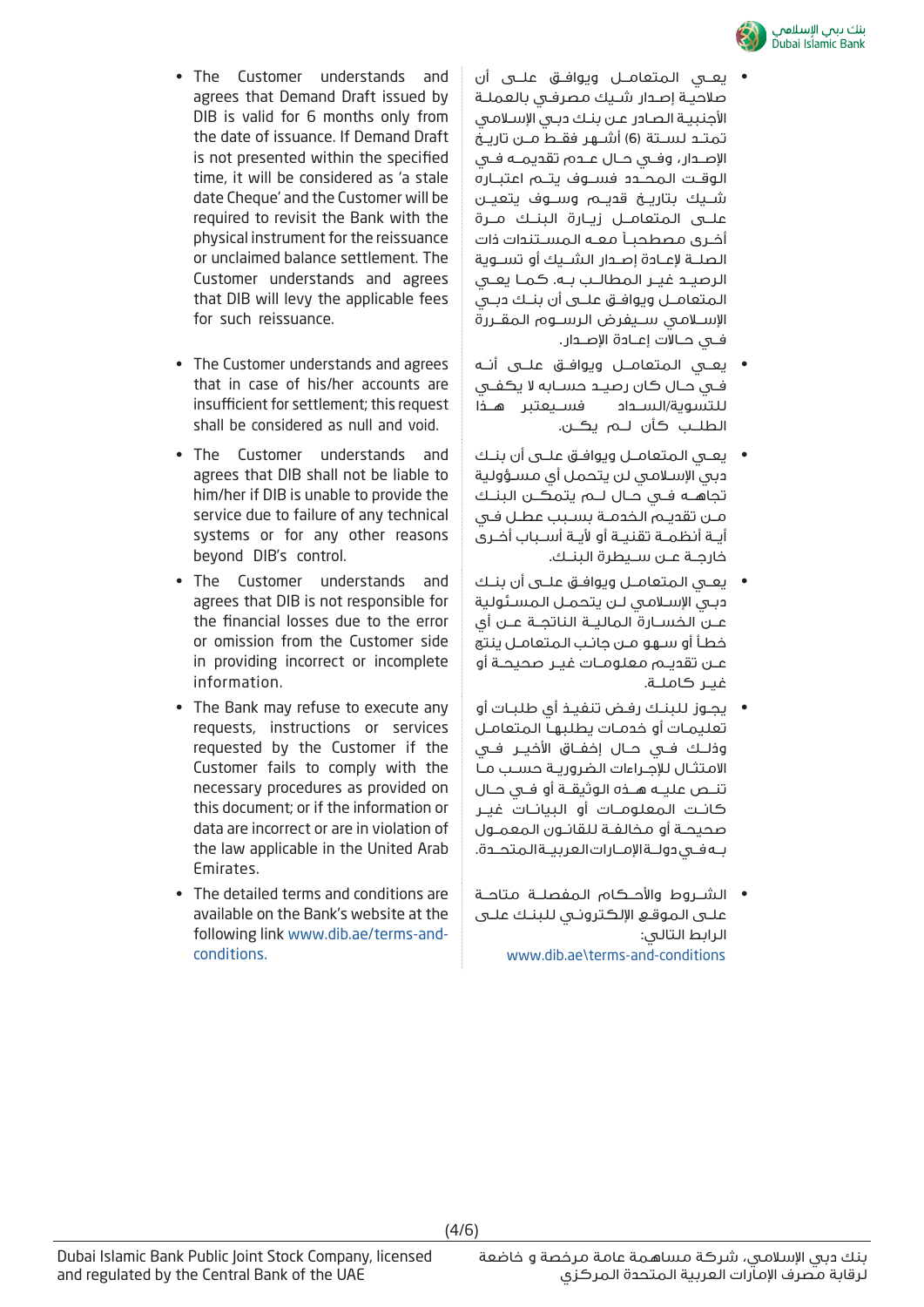

| Customer<br>Acknowledgement understanding                                    | • Governing law and Jurisdiction of<br>Court: the terms and conditions of<br>this product shall be governed by the<br>federal laws of the UAE and the courts<br>of the Emirate of Dubai shall have non-<br>exclusive jurisdiction to settle any<br>dispute arising out of or in connection<br>with this transaction to the extent<br>these laws do not conflict with the<br>principles of Sharia as interpreted<br>by the Internal Sharia Supervision<br>Committee of DIB, in which case the<br>principles of Sharia shall prevail. For<br>avoidance of doubt, the Bank has the<br>right to bring any such dispute in any<br>other relevant jurisdiction.<br>I acknowledge the receipt of and<br>of<br>this<br>Key<br>Fact<br>Statement. I also acknowledge that I have<br>an understanding of the product/service<br>features, pricing, benefits, risks, fees<br>and Consumer's rights and obligations | •    القانـون الـحاكــم والاختصـاص القضائـي:<br>تخضــــع شــــروط وأحـــكـام هــــذا الـمـنـتـــع<br>للقوانيـن الاتحاديــة الـمعمــول بهــا فــى<br>دولـة الإمـارات العربيـة المتحـدة، ويكـون<br>لمحاكـــم إمـــارة دبـــى الاختصــاص غيــر<br>الحصــري لـتســـوية أي نـــزاع ينشـــأ عـــن<br>هــذه الـوثيقــة أو يتعلــق بهــا بقــدر عــده،<br>تعـارض هـذه القوانيــن مــع مبــادئ<br>الشـــريعة الإســـلامـية وفقَــا لـتفســير<br>لجنــة الرقابــة الشــرعية الـداخليــة فــى<br>بنك دبى الإسلامي، وفي حالـة وجـود<br>تعارض بين التفسيرين فإن الذى يُعتد<br>بـه هــو مبــادئ الشــريعة الإســلامية.<br>ولتفـادي الشـك، يحـق للبنـك إحالــة أي<br>قضائيــة مـختصــة أخــرى للنظــر فيــه.<br>أقــر باســتلام بيــان الـحقائــق الأساســية<br>الماثــل وبفهـــم مـحتـــواه. أقــر أيضــأ بأننـــى<br>أعــى مـزايــا الـمـنـتج/الـخـدمـــة والأســـعار<br>والمنافع والمخاطر والرسلوم المتعلقة<br>بـه وكذلـك حقــوق المتعامــل والتزاماتـه<br>المبينــة بالتفصيــل فــى بيــان الحقائــق | اقرار المتعامل                                                                                   |
|------------------------------------------------------------------------------|---------------------------------------------------------------------------------------------------------------------------------------------------------------------------------------------------------------------------------------------------------------------------------------------------------------------------------------------------------------------------------------------------------------------------------------------------------------------------------------------------------------------------------------------------------------------------------------------------------------------------------------------------------------------------------------------------------------------------------------------------------------------------------------------------------------------------------------------------------------------------------------------------------|-------------------------------------------------------------------------------------------------------------------------------------------------------------------------------------------------------------------------------------------------------------------------------------------------------------------------------------------------------------------------------------------------------------------------------------------------------------------------------------------------------------------------------------------------------------------------------------------------------------------------------------------------------------------------------------------------------------------------------------------------------------------------------------------------------------------------------------------------------------------------------------------------------------------------------------------------------------------------------------------|--------------------------------------------------------------------------------------------------|
|                                                                              | as detailed in the Key Fact Statement. I<br>acknowledge and agree that the provision<br>of any banking services shall be at DIB's<br>discretion and subject to all applicable<br>terms and conditions of DIB Banking<br>Services General Terms and Conditions,<br>which may be revised from time to time.                                                                                                                                                                                                                                                                                                                                                                                                                                                                                                                                                                                               | الأساســـية . أقـــر وأوافـــق عـلـــى أن تقديـــم أي<br>خدمــات مصرفيــة ســيكـون وفقــأ لـتقديــر<br>بنك دبى الإسلامى وبما يخضع لكافة<br>الشــروط والأحــكام المطبقــة للخدمــات<br>المصرفية لبنك دبى الإسلامى والشروط<br>والأحـكام العامــة التــى يمكــن تعديلهـا<br>مــن حيــن لآخــر.                                                                                                                                                                                                                                                                                                                                                                                                                                                                                                                                                                                                                                                                                               |                                                                                                  |
|                                                                              |                                                                                                                                                                                                                                                                                                                                                                                                                                                                                                                                                                                                                                                                                                                                                                                                                                                                                                         |                                                                                                                                                                                                                                                                                                                                                                                                                                                                                                                                                                                                                                                                                                                                                                                                                                                                                                                                                                                           |                                                                                                  |
| <b>Customer Version</b>                                                      | <b>Complaint Process and Procedures - Condensed</b>                                                                                                                                                                                                                                                                                                                                                                                                                                                                                                                                                                                                                                                                                                                                                                                                                                                     | إجراءات تقديم الشكاوى والتعامل معها - نسخة                                                                                                                                                                                                                                                                                                                                                                                                                                                                                                                                                                                                                                                                                                                                                                                                                                                                                                                                                | مختصرة للمتعامل                                                                                  |
| How to complain to us?<br>• Any branch<br>relationship manager.<br>$\bullet$ | If assigned to your bank account, your dedicated<br>Phone Banking (+971 4 609 2222)<br>Internet and Mobile Banking<br>E-mail: Contactus@dib.ae<br>Our Website Complaint Form<br>By post: Complaints Management Unit, Dubai Islamic<br>Bank, PO Box 1080, Dubai, UAE<br>We will acknowledge your complaint within 2 business<br>days and strive to respond to your complaint within an<br>estimated average of 5 business days.                                                                                                                                                                                                                                                                                                                                                                                                                                                                          | • إذا كانت تتعلق بحسابك المصرفي، يتم التواصل مع<br>مدير العلاقة المخصص لك.<br>• من خلال رقم هاتف الخدمات المصرفية (2222 609 4 971+)<br>•   عن طريق الخدمات المصرفية عبر الإنترنت وعبر الهاتف<br>• عن طريق عنوان البريد الإلكتروني التالي: Contactus@dib.ae<br>• عن طريق ملء نموذج الشكوى من خلال موقعنا على<br>• عن طريق البريد على العنوان التالى: وحدة إدارة<br>الشكاوي، بنك دبي الإسلامي، ص.ب: 1080، دبي،<br>سـنـؤكد اسـتلام شـكواك فـى غضـون يومـي عمل وسنسـعى<br>جاهديـن لـلـرد عليهـا فـى غضـون 5 أيـام عمـل فـى المتوسـط.                                                                                                                                                                                                                                                                                                                                                                                                                                                          | كيف تقدم شكوى إلينا؟<br>•   عن طريق أي فرع.<br>المحمول.<br>الإنترنت.<br>الإمارات العربية المتحدة |
| <b>Customer 1:</b>                                                           |                                                                                                                                                                                                                                                                                                                                                                                                                                                                                                                                                                                                                                                                                                                                                                                                                                                                                                         |                                                                                                                                                                                                                                                                                                                                                                                                                                                                                                                                                                                                                                                                                                                                                                                                                                                                                                                                                                                           | المتعامل 1:                                                                                      |
| Date & Time                                                                  |                                                                                                                                                                                                                                                                                                                                                                                                                                                                                                                                                                                                                                                                                                                                                                                                                                                                                                         |                                                                                                                                                                                                                                                                                                                                                                                                                                                                                                                                                                                                                                                                                                                                                                                                                                                                                                                                                                                           | التاريخ والوقت                                                                                   |
| <b>Customer Name</b>                                                         |                                                                                                                                                                                                                                                                                                                                                                                                                                                                                                                                                                                                                                                                                                                                                                                                                                                                                                         |                                                                                                                                                                                                                                                                                                                                                                                                                                                                                                                                                                                                                                                                                                                                                                                                                                                                                                                                                                                           | أسم المتعامل                                                                                     |
| EID/Passport No<br><b>Customer Signature</b>                                 |                                                                                                                                                                                                                                                                                                                                                                                                                                                                                                                                                                                                                                                                                                                                                                                                                                                                                                         | رقم بطاقة الهوية الإماراتية \ الجواز                                                                                                                                                                                                                                                                                                                                                                                                                                                                                                                                                                                                                                                                                                                                                                                                                                                                                                                                                      |                                                                                                  |

 $\ddot{\phantom{a}}$ 

 $\overline{a}$